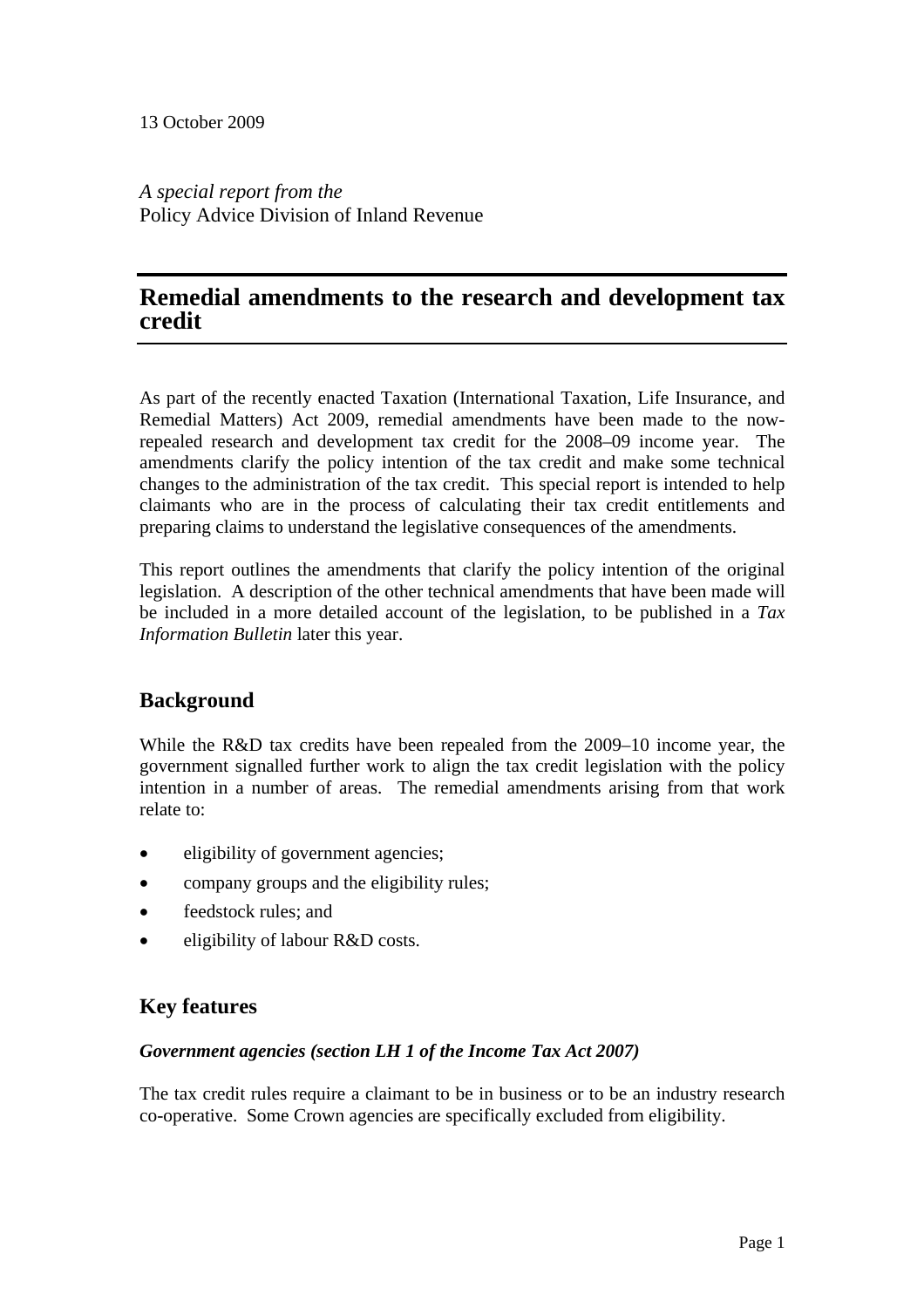Under the previous legislation Crown agencies that could meet the business test and that were not specifically excluded were eligible for the tax credit. This is contrary to the policy intent of the tax credit, which aims to incentivise R&D carried out by private sector businesses.

A new paragraph has been added to section LH 1(2) to exclude Crown entities as that term is defined in the Crown Entities Act 2004.

A consequential amendment has been made to paragraphs LH 1(2)(b) and (c) which exclude associates of and those controlled by entities that are specifically excluded.

### *Company groups (sections LH 1 and LH 3 of the Income Tax Act 2007)*

To qualify for the tax credit, among other requirements, a claimant must:

- be in business;
- control the R&D activity; and
- effectively own the results of the R&D activity.

This can be problematic for larger firms that separate aspects of their operation for commercial purposes. For example, a firm may locate its R&D division in one subsidiary but hold any resulting intellectual property in another subsidiary to manage risk.

Group companies, which are essentially one economic unit, would be eligible for the tax credit if they restructured their activities so that one member of the group carried out all the necessary functions. Requiring firms to amalgamate these functions, which were previously carried out in separate subsidiaries within the group, in order to be eligible for the tax credit is inefficient and it would create unnecessary compliance costs.

Section LH 1 has been amended to enable a New Zealand-resident member of a group to meet the requirement to be in business in New Zealand if another New Zealandresident member of the group would meet that requirement. A consequential amendment has been made to section LH 3(1)(a).

A new subsection LH 3(6)(a) has been added to allow a New Zealand-resident member of a group to meet the requirement to control the research and development activities if another New Zealand member of the group would meet that requirement. Similarly, the new subsection LH 3(6)(b) allows a New Zealand-resident member of a group to meet the requirements to effectively own the results of the research and development activities, if another New Zealand-resident member of the group, or another member that is controlled by a New Zealand-resident member, would meet that requirement.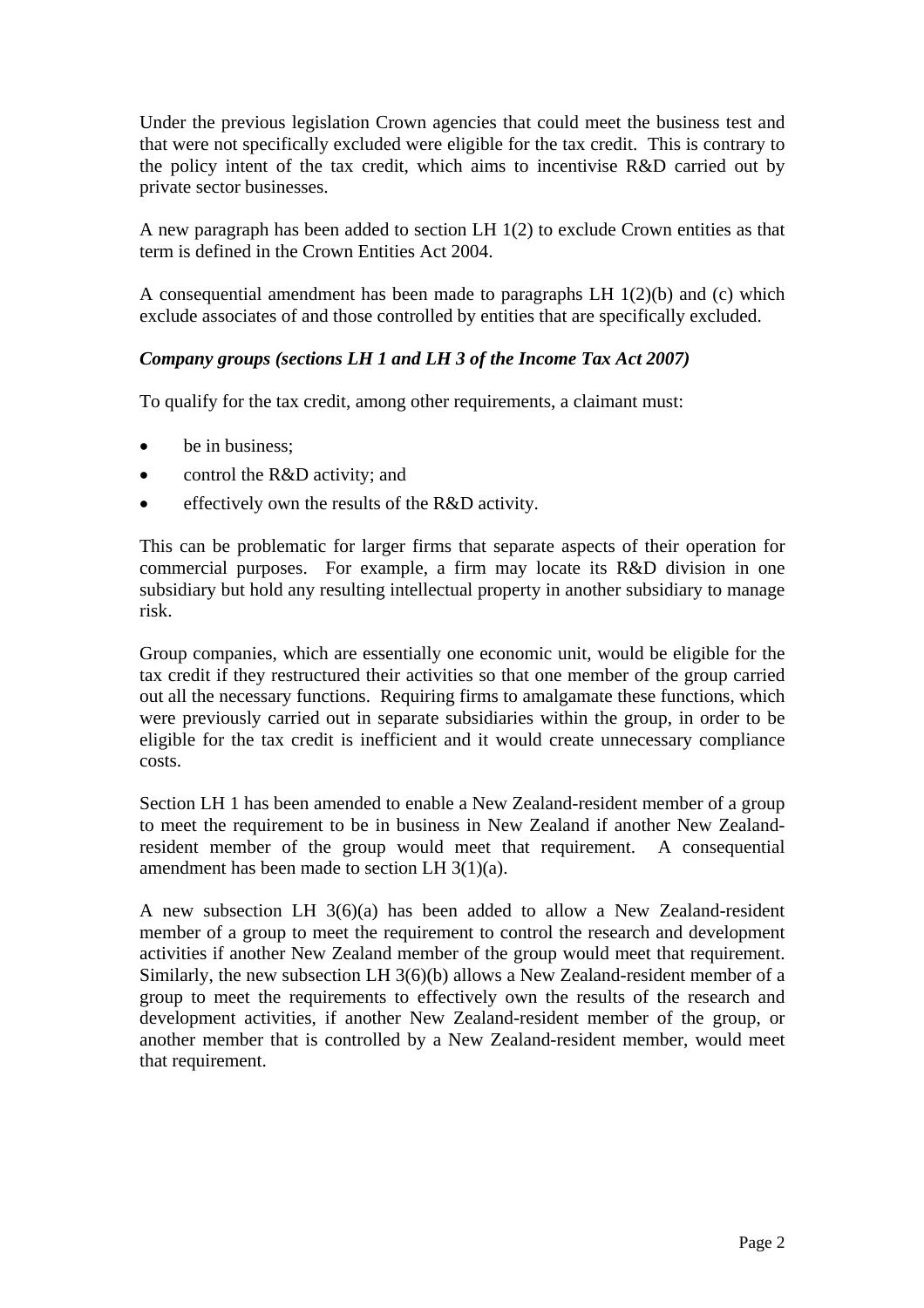## *Feedstock rules (schedule 21 part A paragraph 8, and part B paragraph 7 of the Income Tax Act 2007)*

The feedstock rules apply when the R&D includes the testing of a production process. The objective of the feedstock rules is to limit the amount of the R&D credit which can be claimed when some valuable output is produced.

The feedstock rules have been rewritten to better reflect the intention of the original legislation. Paragraph 8, part A of schedule 21 makes it clear that, at first instance, expenditure or depreciation loss incurred in acquiring or producing things which are to be transformed as part of a production process is eligible for the credit. The limitation formerly in part A has been removed.

The limitation in part B has been rewritten to make it clear that:

- It only applies to things which are the input into the feedstock process.
- It does not apply when a trial model or preliminary version is the output of the process.

#### **Example**

A mountain bike manufacturer is developing a new coating for bike frames which will be more durable than paint. It applies several different trial formulations of the coating to batches of frames to see whether the colour is consistent.

| Cost of inputs (value of bare steel frames and coating) | \$2,000 |
|---------------------------------------------------------|---------|
| Other production costs (labour, electricity etc)        | \$1,000 |
| Total costs                                             | \$3,000 |
| Value of coated frames                                  | \$2,500 |

The credit will not be available for the input cost of \$2,000. The other production costs of \$1,000 remain eligible for the credit.

## *Labour R&D costs (section LH 5(4)(c)(ii) of the Income Tax Act 2007)*

The R&D credit is generally only available for expenditure which is deductible for income tax purposes. However, the credit is also available for capital expenditure where that expenditure is incurred in the intended development of depreciable property that is intangible property, or tangible property intended only for use in the R&D activities.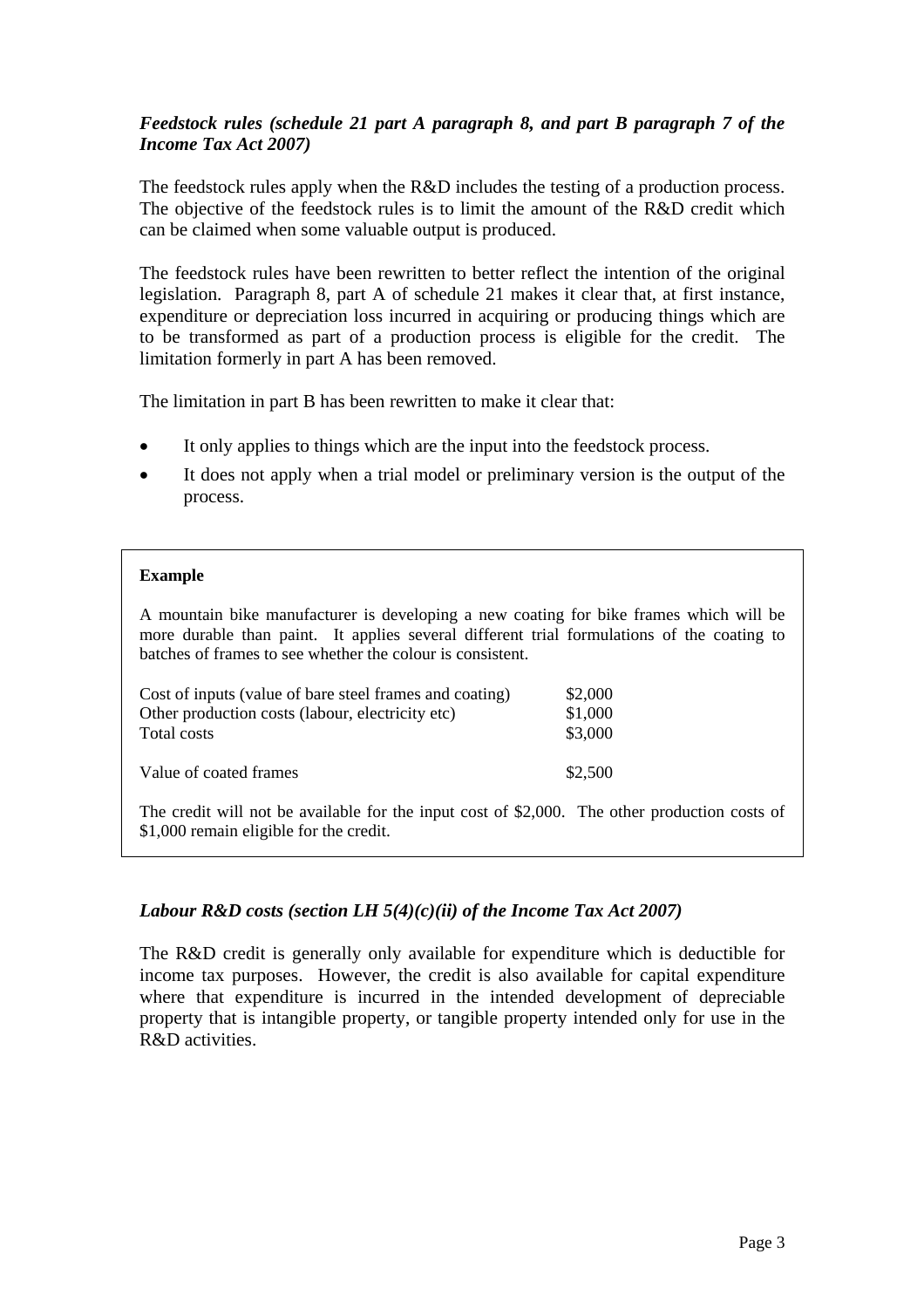These rules mean that R&D expenditure on labour which is capitalised and is:

- incurred in relation to a tangible asset which is intended to be used in the business, or
- incurred on intangible property which is not depreciable–

will not be eligible for the R&D credit when the expenditure is incurred.

New section LH  $5(4)(c)(ii)$  allows the credit for certain R&D labour costs. To be eligible for the credit, the costs must be:

- of the type which falls within clauses 1, 3 or 9 of part A of schedule 21. These clauses refer to labour costs, costs which relate to labour, and contracted-out expenditure respectively;
- incurred in scientific, investigative, and experimental activities referred to in section LH  $7(1)(a)$ , and not those which fall under the "support costs" limb in section LH  $7(1)(b)$ ; and
- not incurred directly in the construction of tangible property.

#### **Example**

A business is developing a new production line to produce items in a way that has never been done before. Developing the new production line involves the following stages:

- The company's production scientists design the new production line. On the facts of this case, designing the production line qualifies as R&D.
- The company's engineers construct the new machinery which makes up the production line. They are supervised by the production scientists.

If the production line works satisfactorily, the business will use it in its normal business. The costs of the production scientists, the engineers, and the various materials used to construct the production line are capitalised as part of the costs of the new production line.

The work of the production scientists in designing the new production line is eligible for the R&D tax credit under new section LH  $5(4)(c)(ii)$ . So is any expenditure relating to those scientists falling under paragraph 3 of part A of schedule 21. The expenditure on the engineers who build the production line, and the production scientists in supervising them, is not eligible because it is incurred "directly in the construction of tangible property". The expenditure on materials does not qualify.

In this example, if the production line, once completed, is used in the  $R&D$  process – perhaps for testing – depreciation on the production line will not be eligible for the credit. This is because the requirement in schedule 21, part A, paragraph 2(b) that "all the activities involved in the construction of the property are research and development activities" is not met because the construction of the production line is neither a scientific, investigative or experimental activity, and the production line is not constructed mainly for the purpose of scientific, investigative and experimental activities. The main purpose of the production line is use in the business.